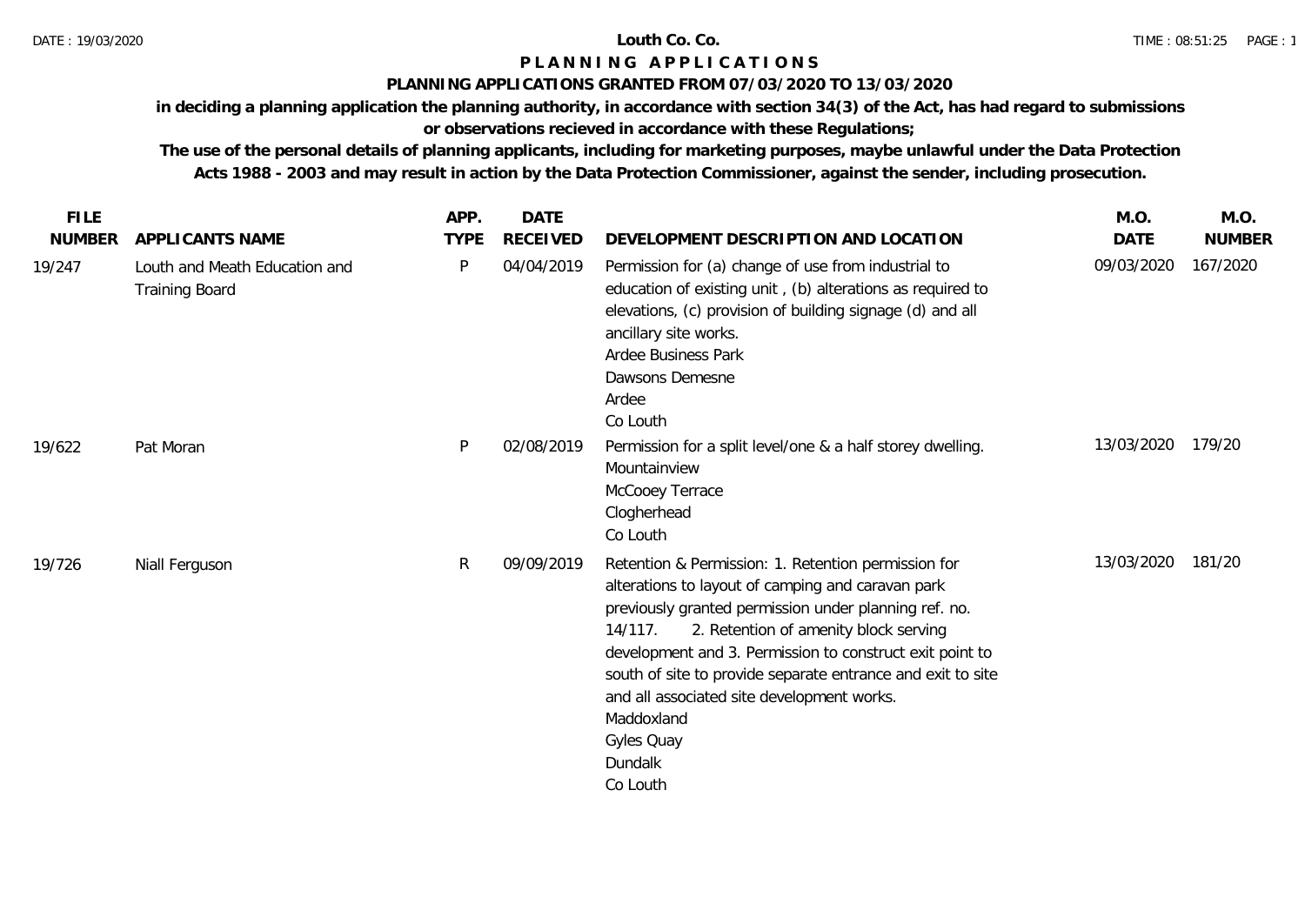### **PLANNING APPLICATIONS GRANTED FROM 07/03/2020 TO 13/03/2020**

**in deciding a planning application the planning authority, in accordance with section 34(3) of the Act, has had regard to submissions or observations recieved in accordance with these Regulations;**

| <b>FILE</b>   |                              | APP.        | <b>DATE</b>     |                                                                                                                                                                                                                                                                                                                                                                                                                                                                                                                                                                                                                                                                                                                                                                                                                                                                                                                                                                                                                                                                                                                                                                                                                                                              | M.O.        | M.O.          |
|---------------|------------------------------|-------------|-----------------|--------------------------------------------------------------------------------------------------------------------------------------------------------------------------------------------------------------------------------------------------------------------------------------------------------------------------------------------------------------------------------------------------------------------------------------------------------------------------------------------------------------------------------------------------------------------------------------------------------------------------------------------------------------------------------------------------------------------------------------------------------------------------------------------------------------------------------------------------------------------------------------------------------------------------------------------------------------------------------------------------------------------------------------------------------------------------------------------------------------------------------------------------------------------------------------------------------------------------------------------------------------|-------------|---------------|
| <b>NUMBER</b> | APPLICANTS NAME              | <b>TYPE</b> | <b>RECEIVED</b> | DEVELOPMENT DESCRIPTION AND LOCATION                                                                                                                                                                                                                                                                                                                                                                                                                                                                                                                                                                                                                                                                                                                                                                                                                                                                                                                                                                                                                                                                                                                                                                                                                         | <b>DATE</b> | <b>NUMBER</b> |
| 19/1030       | Lairdview Properties Limited | E           | 10/12/2019      | EXTENSION OF DURATION OF 14/510041: Permission<br>for development of 21 no. residential dwellings<br>consisting of subdivision of Bayview House (a Protected<br>Structure) into 2 no. 2 bedroom apartments with<br>conversion and extension of existing Coach House within<br>curtilage of Protected Structure to create 5 no. dwellings<br>(2 no. 1 bedroom apartments, 2 no. 2 bedroom<br>apartments and 1 no. 4 bedroom semi-detached<br>dwelling) with demoltion and rebuilding of existing<br>boundary wall to Protected Structure to form new<br>entrance off Cromwell Lane and new residential spine<br>road to serve 13 no. dwellings (11 no. 3 bedroom<br>townhouses in 2 no. terrace blocks with 1 no. 4 bedroom<br>detached dwelling and 2 no. 3 bedroom duplex<br>apartments) with 30 no. car parking spaces, bin store<br>and new public footpath to existing Dublin Road<br>pedestrian entrance with associated lighting and<br>landscaping with removal of selected protected trees and<br>new semi mature tree planting and public viewing terrace<br>all at a site of 1.45 acres (0.5888 hectares)** Significant<br>Further Information was loged 21/11/14**<br><b>Bayview House</b><br>Cromwell Lane & Dublin Road<br>Drogheda<br>Co Louth | 09/03/2020  | 150/2020      |
|               |                              |             |                 |                                                                                                                                                                                                                                                                                                                                                                                                                                                                                                                                                                                                                                                                                                                                                                                                                                                                                                                                                                                                                                                                                                                                                                                                                                                              |             |               |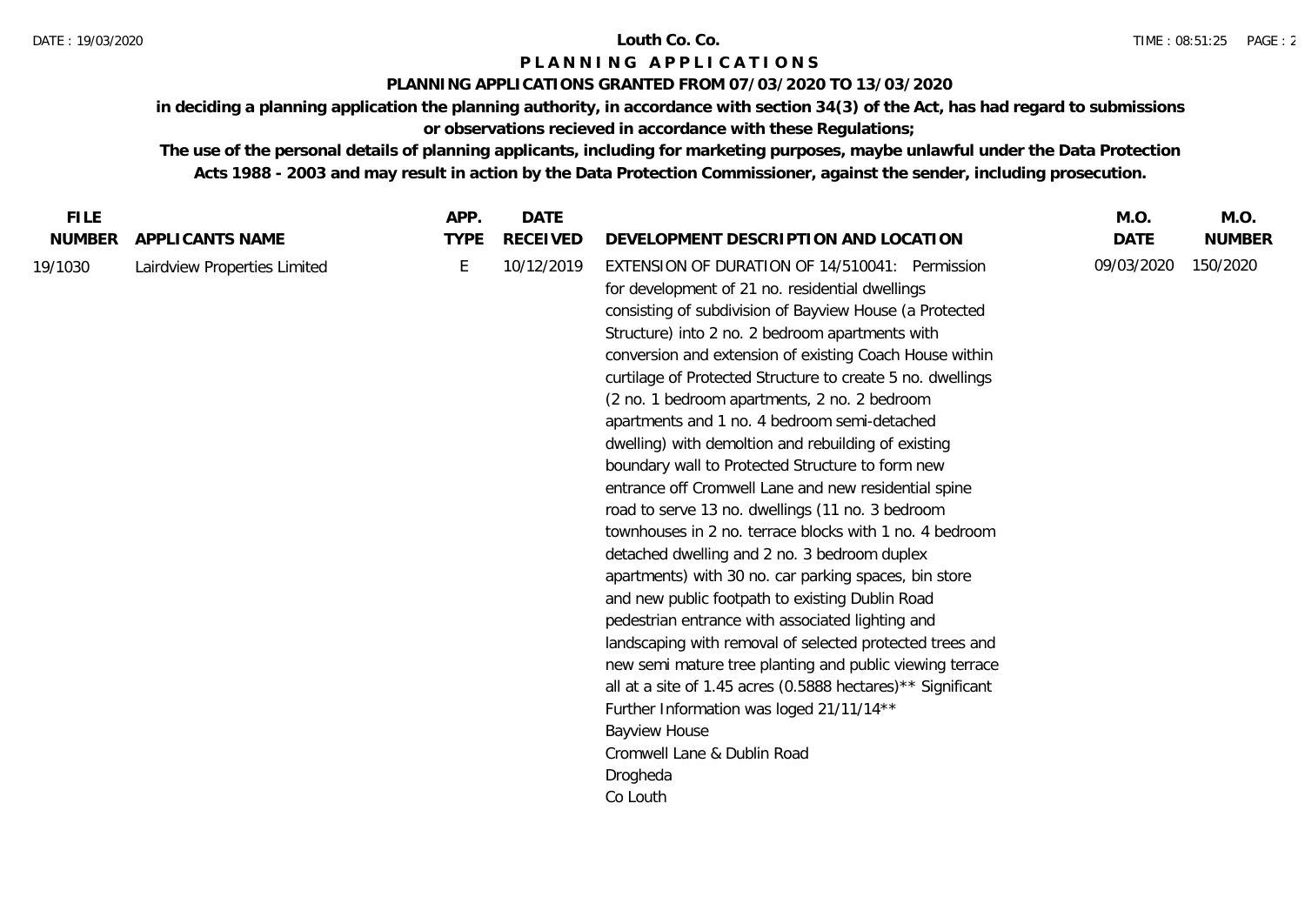## **PLANNING APPLICATIONS GRANTED FROM 07/03/2020 TO 13/03/2020**

**in deciding a planning application the planning authority, in accordance with section 34(3) of the Act, has had regard to submissions** 

# **or observations recieved in accordance with these Regulations;**

| <b>FILE</b>   |                           | APP.           | <b>DATE</b>     |                                                                                                                                                                                                                                                      | M.O.       | M.O.          |
|---------------|---------------------------|----------------|-----------------|------------------------------------------------------------------------------------------------------------------------------------------------------------------------------------------------------------------------------------------------------|------------|---------------|
| <b>NUMBER</b> | APPLICANTS NAME           | <b>TYPE</b>    | <b>RECEIVED</b> | DEVELOPMENT DESCRIPTION AND LOCATION                                                                                                                                                                                                                 | DATE       | <b>NUMBER</b> |
| 19/1051       | Sadhbh Clarke             | $\overline{O}$ | 13/12/2019      | Outline permission for a dwelling house, domestic<br>garage, waste water treatment system and associated site<br>development works. ** Significant Further Information<br>received 19/02/2020**<br>Turf Road<br>Edentubber<br>Ravensdale<br>Co Louth | 09/03/2020 | 165/2020      |
| 19/1097       | Michelle & Alan McGrath   | P              | 20/12/2019      | Permission for development to consist of two storey side<br>extension and single storey rear extension to existing<br>dwellinghouse and all associated site development works.<br>28 Old Muirhevna<br>Dundalk<br>Co. Louth                           | 09/03/2020 | 148/2020      |
| 20/5          | Hugh & Elizabeth Rafferty | P              | 08/01/2020      | Permission for a one storey extension to existing<br>dwelling, demolition of existing extension and all<br>associated site works<br>Monksland<br>Carlingford<br>Co Louth                                                                             | 13/03/2020 | 170/20        |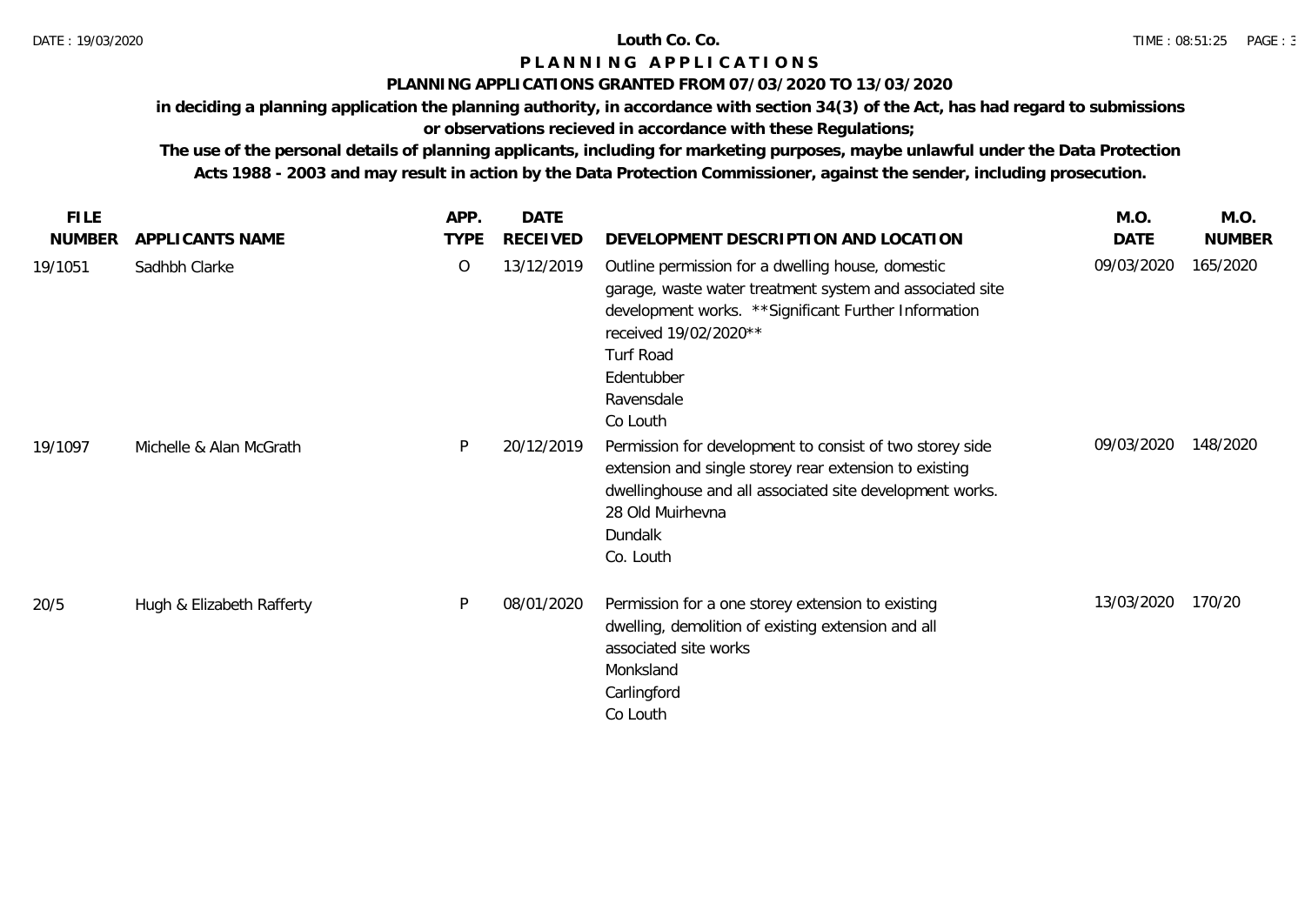## **PLANNING APPLICATIONS GRANTED FROM 07/03/2020 TO 13/03/2020**

**in deciding a planning application the planning authority, in accordance with section 34(3) of the Act, has had regard to submissions** 

# **or observations recieved in accordance with these Regulations;**

| <b>FILE</b>   |                                  | APP.        | <b>DATE</b>     |                                                                                                                                                                                                                                                                                                                                 | M.O.        | M.O.          |
|---------------|----------------------------------|-------------|-----------------|---------------------------------------------------------------------------------------------------------------------------------------------------------------------------------------------------------------------------------------------------------------------------------------------------------------------------------|-------------|---------------|
| <b>NUMBER</b> | APPLICANTS NAME                  | <b>TYPE</b> | <b>RECEIVED</b> | DEVELOPMENT DESCRIPTION AND LOCATION                                                                                                                                                                                                                                                                                            | <b>DATE</b> | <b>NUMBER</b> |
| 20/22         | <b>Gerry McGuinness</b>          | Ε           | 20/01/2020      | EXTENSION OF DURATION OF 15/233: Permission to<br>construct 3 no poultry houses & 2 no egg/general<br>purpose stores together with all ancillary structures (to<br>include meal storage bin(s) & soiled water tanks) and all<br>associated site works associated with the proposed<br>development<br>Glebe<br>Ardee<br>Co Louth | 09/03/2020  | 154/2020      |
| 20/32         | Sinead Casey                     | P           | 22/01/2020      | Permission for dwelling house, waste water treatment<br>system and percolation area and all associated site works<br><b>Strand Road</b><br>Dillonstown<br>Annagassan<br>Co Louth                                                                                                                                                | 13/03/2020  | 174/20        |
| 20/35         | Conor Hackett & Gillian Thornton | P           | 23/01/2020      | Permission for a dwelling house, domestic garage and<br>associated site development works<br>Tuite's Lane<br>Blackrock<br>Co Louth                                                                                                                                                                                              | 13/03/2020  | 169/20        |
| 20/36         | Cailim & Shauna Rice             | P           | 23/01/2020      | Permission for a dwelling house, waste water treatment<br>system and associated site development works<br>Deerpark<br>Ravensdale<br>Co Louth                                                                                                                                                                                    | 13/03/2020  | 178/20        |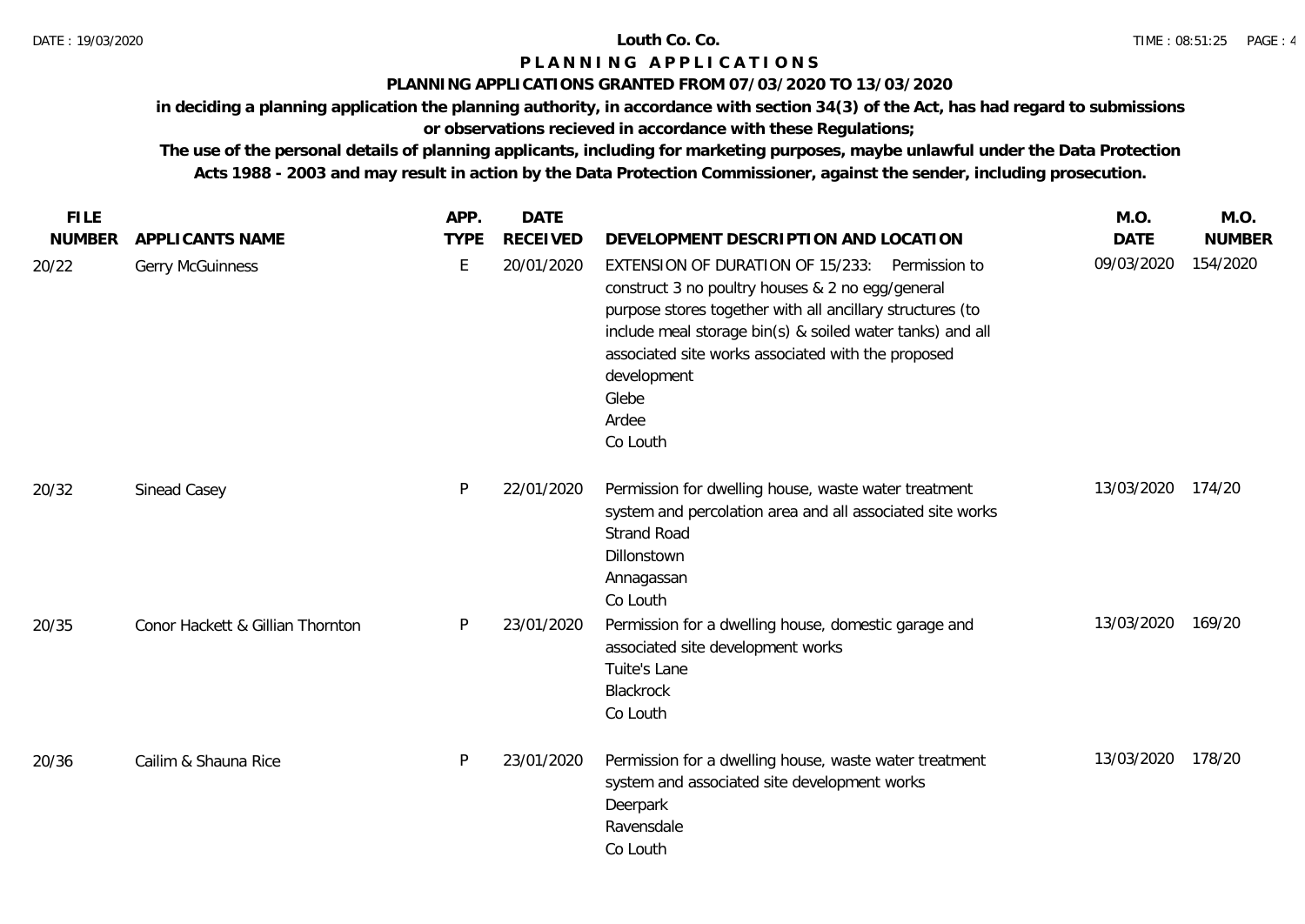## **PLANNING APPLICATIONS GRANTED FROM 07/03/2020 TO 13/03/2020**

**in deciding a planning application the planning authority, in accordance with section 34(3) of the Act, has had regard to submissions** 

# **or observations recieved in accordance with these Regulations;**

| <b>FILE</b>   |                         | APP.        | <b>DATE</b>     |                                                                                                                                                                                                                                                                                                      | M.O.       | M.O.          |
|---------------|-------------------------|-------------|-----------------|------------------------------------------------------------------------------------------------------------------------------------------------------------------------------------------------------------------------------------------------------------------------------------------------------|------------|---------------|
| <b>NUMBER</b> | APPLICANTS NAME         | <b>TYPE</b> | <b>RECEIVED</b> | DEVELOPMENT DESCRIPTION AND LOCATION                                                                                                                                                                                                                                                                 | DATE       | <b>NUMBER</b> |
| 20/41         | Mr & Mrs Jim Bowe       | P           | 24/01/2020      | Permission for a porch and ramp to front of existing<br>dwelling<br>30 Cedarfield<br>Drogheda<br>Co Louth                                                                                                                                                                                            | 09/03/2020 | 147/2020      |
| 20/42         | <b>Aaron McGuinness</b> | P           | 27/01/2020      | Permission for the installation of 24 domestic solar<br>panels to rear of roof of existing dwelling house and all<br>associated site development works<br>Ardaghy<br>Omeath<br>Co Louth                                                                                                              | 13/03/2020 | 172/20        |
| 20/46         | Niall McGuinness        | P           | 27/01/2020      | Permission for development at protected structure ID No.<br>DB-211, for the change of use of ground floor shop unit<br>to café use, and all associated site works. Permission is<br>also sought for alteration of signage lettering to building<br>façade<br>10 Peter Street<br>Drogheda<br>Co Louth | 13/03/2020 | 173/20        |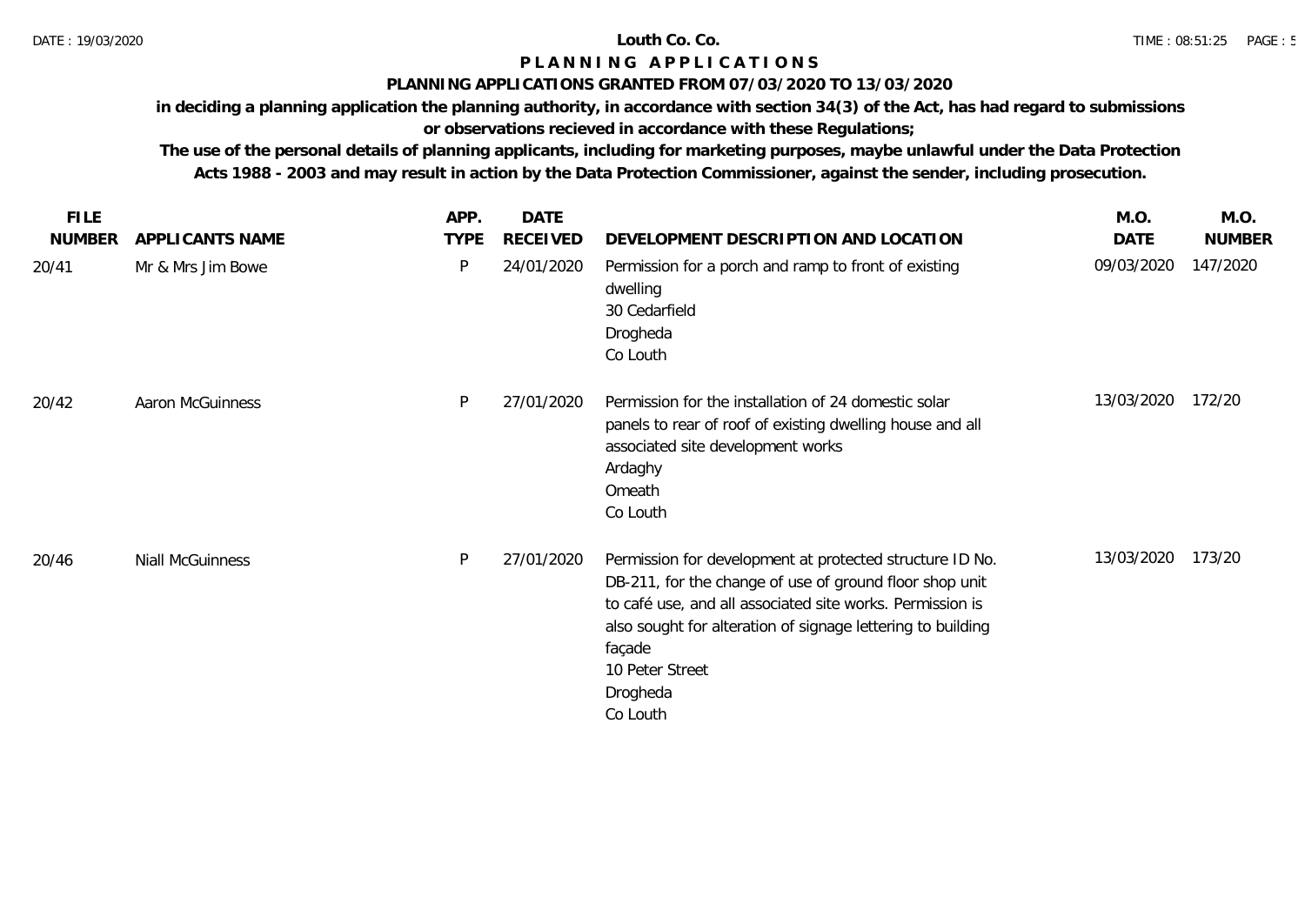## **PLANNING APPLICATIONS GRANTED FROM 07/03/2020 TO 13/03/2020**

**in deciding a planning application the planning authority, in accordance with section 34(3) of the Act, has had regard to submissions** 

# **or observations recieved in accordance with these Regulations;**

| <b>FILE</b>   |                                                  | APP.        | DATE            |                                                                                                                                                                                                                                                                                                                                                       | M.O.        | M.O.          |
|---------------|--------------------------------------------------|-------------|-----------------|-------------------------------------------------------------------------------------------------------------------------------------------------------------------------------------------------------------------------------------------------------------------------------------------------------------------------------------------------------|-------------|---------------|
| <b>NUMBER</b> | APPLICANTS NAME                                  | <b>TYPE</b> | <b>RECEIVED</b> | DEVELOPMENT DESCRIPTION AND LOCATION                                                                                                                                                                                                                                                                                                                  | <b>DATE</b> | <b>NUMBER</b> |
| 20/49         | Sylvia McKenna                                   | R           | 28/01/2020      | Retention permission for existing single storey detached<br>domestic garage and all associated site development<br>works and services<br>Stoneleigh<br>Green Road<br>Dunmahon<br>Dundalk, Co Louth                                                                                                                                                    | 13/03/2020  | 168/20        |
| 20/50         | Almac Pharmaceuticals Group<br>(Ireland) Limited | P           | 28/01/2020      | Permission for an extension of the existing QC laboratory<br>building of 634 square metres floor area, to provide a<br>new first floor with associated access and external works,<br>to include an extension of the existing car parking and<br>associated infrastructure<br>Finnabair Crescent<br>Finnabair Industrial Estate<br>Dundalk<br>Co Louth | 13/03/2020  | 180/20        |
| 20/52         | <b>Emer Winters</b>                              | P           | 29/01/2020      | Permission for the following: 1. Change of house type<br>design for granted planning permission Ref. No. 14/538<br>and extension of duration 19/570, 2. Revision of the site<br>boundaries. 3. All associated site works<br>Newtown<br>Termonfeckin<br>Co Louth                                                                                       | 09/03/2020  | 151/2020      |